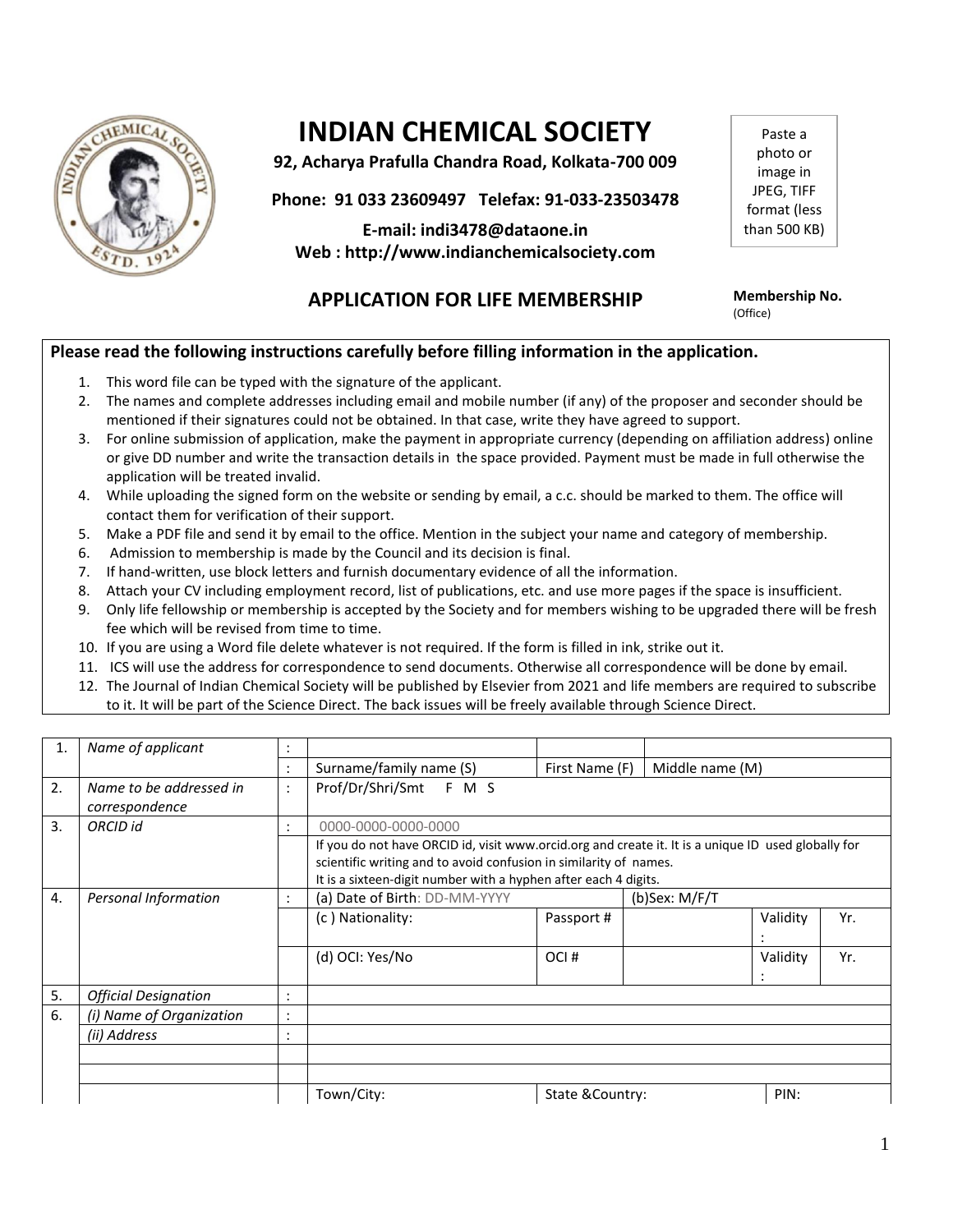|     |                                  |                | Institution website:                                                             |                      |                                                                                       |                             |                       |                |                                         |                                   |      |                |  |
|-----|----------------------------------|----------------|----------------------------------------------------------------------------------|----------------------|---------------------------------------------------------------------------------------|-----------------------------|-----------------------|----------------|-----------------------------------------|-----------------------------------|------|----------------|--|
|     |                                  |                | Personal website:                                                                |                      |                                                                                       |                             |                       |                |                                         |                                   |      |                |  |
|     | Telephones                       | $\ddot{\cdot}$ | Organization: (country, area)                                                    |                      |                                                                                       | Ext.                        |                       |                |                                         |                                   |      |                |  |
|     |                                  |                | Direct: (country, area)                                                          |                      |                                                                                       |                             |                       |                |                                         |                                   |      |                |  |
|     | <b>Official Email</b>            |                |                                                                                  |                      |                                                                                       |                             | Official M: (country) |                |                                         |                                   |      |                |  |
|     | Personal Email id                |                |                                                                                  |                      |                                                                                       |                             |                       |                | Personal M: (country)                   |                                   |      |                |  |
| 7.  | Permanent address                | $\ddot{\cdot}$ |                                                                                  |                      |                                                                                       |                             |                       |                |                                         |                                   |      |                |  |
|     |                                  |                |                                                                                  |                      |                                                                                       |                             |                       |                |                                         |                                   |      |                |  |
|     |                                  |                |                                                                                  |                      |                                                                                       |                             |                       |                |                                         |                                   |      |                |  |
|     |                                  |                | Town/City:<br>State & Country:<br>PIN:                                           |                      |                                                                                       |                             |                       |                |                                         |                                   |      |                |  |
|     |                                  |                |                                                                                  |                      | Landline #: (country, area)                                                           |                             |                       |                |                                         |                                   |      |                |  |
| 8.  | <b>Address for Communication</b> |                |                                                                                  |                      |                                                                                       |                             |                       |                |                                         |                                   |      |                |  |
|     |                                  |                |                                                                                  |                      |                                                                                       |                             |                       |                |                                         |                                   |      |                |  |
|     |                                  |                |                                                                                  |                      |                                                                                       |                             |                       |                |                                         |                                   |      |                |  |
|     |                                  |                |                                                                                  | Town/City:           | Landline #: (country, area)                                                           |                             | State & Country:      |                |                                         |                                   | PIN: |                |  |
| 9.  | Previous Membership              | $\ddot{\cdot}$ | Yes/No                                                                           |                      | Type of Membership:                                                                   |                             |                       |                |                                         | Membership No.                    |      |                |  |
| 10. | <b>Academic Qualifications</b>   |                | #                                                                                |                      | Name of Degree                                                                        |                             | College/Insti         |                | <b>State</b>                            | University                        |      | Year of        |  |
|     | (Attach a PDF file of the        |                |                                                                                  |                      |                                                                                       |                             | tute                  |                |                                         |                                   |      | <b>Passing</b> |  |
|     | certificate with self-           |                | 1.                                                                               |                      | B.Sc./B.Tech./B.E./Eqvt.                                                              |                             |                       |                |                                         |                                   |      |                |  |
|     | attestation.)                    |                | 2.                                                                               |                      | M.Sc./M. Tech./M.E./Eqvt.                                                             |                             |                       |                |                                         |                                   |      |                |  |
|     |                                  |                | 3.                                                                               | M. Phil.             |                                                                                       |                             |                       |                |                                         |                                   |      |                |  |
|     |                                  |                | 4.                                                                               | Ph.D.                |                                                                                       |                             |                       |                |                                         |                                   |      |                |  |
|     |                                  |                | 5.                                                                               |                      | Post-Doc. Fellow                                                                      |                             |                       |                |                                         |                                   |      |                |  |
|     |                                  |                | 6.                                                                               |                      | Any other (name)                                                                      |                             |                       |                |                                         |                                   |      |                |  |
|     |                                  |                | 7.                                                                               |                      | Any other (name)                                                                      |                             |                       |                |                                         |                                   |      |                |  |
| 11. | Subject Expertise and            | $\ddot{\cdot}$ | Please provide the following information which is needed to create a database of |                      |                                                                                       |                             |                       |                |                                         |                                   |      |                |  |
|     | <b>Contributions (Applicable</b> |                |                                                                                  |                      | reviewers and experts. Many of you work at the interface between Chemistry and other  |                             |                       |                |                                         |                                   |      |                |  |
|     | only if you have the related     |                |                                                                                  |                      | sciences. You may have expertise in more than one area but basic degree (number 1) in |                             |                       |                |                                         |                                   |      |                |  |
|     | information. This is             |                |                                                                                  |                      | one discipline. Order them according to your interest.                                |                             |                       |                |                                         |                                   |      |                |  |
|     | optional.)                       |                |                                                                                  | Specialization       |                                                                                       | Order                       |                       | Specialization |                                         |                                   |      | Order          |  |
|     |                                  |                |                                                                                  |                      | • Analytical Chemistry                                                                | • Solid State Chemistry     |                       |                |                                         |                                   |      |                |  |
|     |                                  |                |                                                                                  |                      | • Inorganic Chemistry                                                                 | • Theoretical Chemistry     |                       |                |                                         |                                   |      |                |  |
|     |                                  |                | <b>Organic Chemistry</b>                                                         |                      |                                                                                       | <b>Chemical Engineering</b> |                       |                |                                         |                                   |      |                |  |
|     |                                  |                |                                                                                  | • Physical Chemistry |                                                                                       |                             | • Chemical Technology |                |                                         |                                   |      |                |  |
|     |                                  |                |                                                                                  |                      | <b>Green Chemistry</b>                                                                |                             | $\bullet$             | Physics        |                                         |                                   |      |                |  |
|     |                                  |                |                                                                                  |                      | <b>Industrial Chemistry</b>                                                           |                             |                       |                | <b>Biological Sciences</b>              |                                   |      |                |  |
|     |                                  |                | $\bullet$                                                                        |                      | <b>Polymer Chemistry</b>                                                              |                             | $\bullet$             |                | Biotechnology                           |                                   |      |                |  |
|     |                                  |                | $\bullet$                                                                        | Biochemistry         | Food Chemistry & Tech                                                                 |                             | $\bullet$             |                |                                         | Materials Chemistry & Engg.       |      |                |  |
|     |                                  |                |                                                                                  |                      |                                                                                       |                             |                       |                |                                         | <b>Natural Products Chemistry</b> |      |                |  |
|     |                                  |                |                                                                                  | Microbiology         |                                                                                       |                             |                       |                |                                         | <b>Environmental Chemistry</b>    |      |                |  |
|     |                                  |                |                                                                                  |                      | <b>Pharmaceutical Sci &amp; Tech</b><br><b>Earth Sciences</b>                         |                             | $\bullet$             |                | <b>Nuclear Chemistry</b>                |                                   |      |                |  |
|     |                                  |                | $\bullet$                                                                        |                      |                                                                                       |                             | $\bullet$             |                | Oceanography<br><b>Chemical Physics</b> |                                   |      |                |  |
|     |                                  |                | $\bullet$                                                                        |                      | <b>Marine Chemistry</b><br>Agro-chemistry                                             |                             | $\bullet$             |                |                                         |                                   |      |                |  |
|     |                                  |                | $\bullet$                                                                        |                      | • Soil Chemistry                                                                      |                             | $\bullet$             |                | <b>Oil Chemistry</b>                    | <b>Biomedical Engineering</b>     |      |                |  |
|     |                                  |                |                                                                                  |                      | Interfacial Science                                                                   |                             |                       |                |                                         | Dyestuff Chemistry & Tech.        |      |                |  |
|     |                                  |                |                                                                                  |                      |                                                                                       |                             | $\bullet$             |                |                                         |                                   |      |                |  |
| 12. | <b>Research Contributions</b>    |                | $\bullet$                                                                        |                      | • Textile Chemistry & Tech.                                                           |                             |                       |                | Any other (name)                        | • International Patents:          |      |                |  |
|     |                                  |                | $\bullet$                                                                        |                      | <b>International Papers:</b><br><b>National Papers:</b>                               |                             |                       |                | • National Patents:                     |                                   |      |                |  |
|     |                                  |                |                                                                                  |                      |                                                                                       |                             |                       |                |                                         |                                   |      |                |  |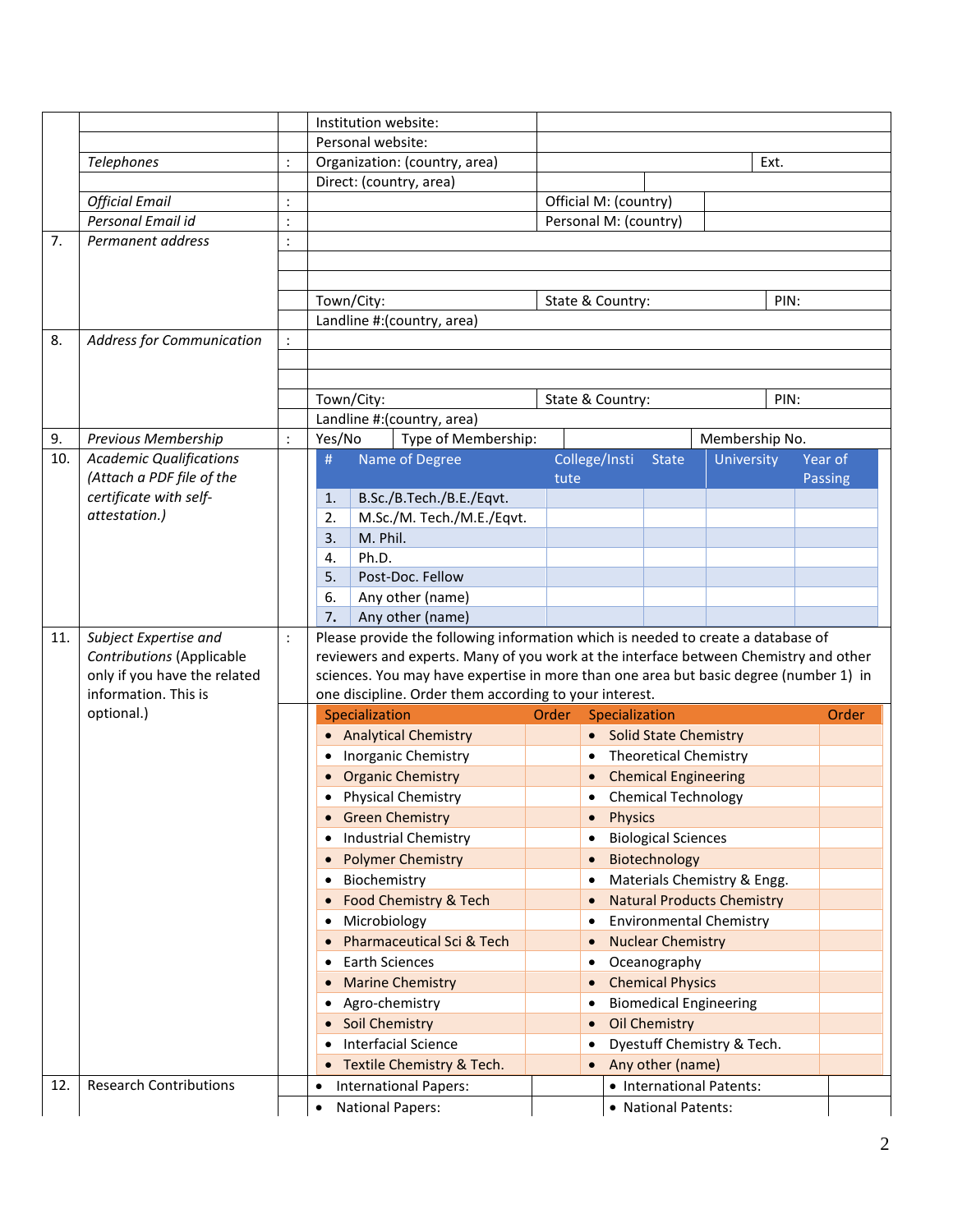|     | (Applicable only if you have                                                                                                         |              | $\bullet$                            | • Ph.D. Guided:<br><b>Conferences Presentations:</b> |                |         |                           |                    |            |      |              |
|-----|--------------------------------------------------------------------------------------------------------------------------------------|--------------|--------------------------------------|------------------------------------------------------|----------------|---------|---------------------------|--------------------|------------|------|--------------|
|     | the related information.                                                                                                             |              | Masters' Thesis Guided:<br>$\bullet$ |                                                      |                |         | • Current Ph.D. Students: |                    |            |      |              |
|     | This is optional.)                                                                                                                   |              | $\bullet$                            | <b>Current Masters Students:</b>                     |                |         | $\bullet$ i10 index:      |                    |            |      |              |
|     |                                                                                                                                      |              | h index:<br>$\bullet$                |                                                      |                |         |                           | • No. of citations |            |      |              |
| 15. | <b>Awards &amp; Recognitions</b>                                                                                                     | 1.           |                                      |                                                      |                |         | 4.                        |                    |            |      |              |
|     | (if any)                                                                                                                             | 2.           |                                      |                                                      |                |         | 5.                        |                    |            |      |              |
|     |                                                                                                                                      | 3.           |                                      |                                                      |                |         | 6.                        |                    |            |      |              |
| 16. | List of Publications, if any (which should be enclosed)                                                                              |              |                                      |                                                      |                |         |                           |                    |            |      |              |
|     | #<br><b>Authors</b>                                                                                                                  | <b>Title</b> |                                      | Journal                                              | Vol.           | Year    | Pages                     | <b>DOI</b>         |            | T.E. | Cita         |
|     | (same order)                                                                                                                         |              |                                      |                                                      |                |         |                           |                    |            |      | tion         |
|     |                                                                                                                                      |              |                                      |                                                      |                |         |                           |                    |            |      | <sub>S</sub> |
|     | $\mathbf{1}$                                                                                                                         |              |                                      |                                                      |                |         |                           |                    |            |      |              |
|     | 2.                                                                                                                                   |              |                                      |                                                      |                |         |                           |                    |            |      |              |
|     | 3.                                                                                                                                   |              |                                      |                                                      |                |         |                           |                    |            |      |              |
|     | 4.                                                                                                                                   |              |                                      |                                                      |                |         |                           |                    |            |      |              |
|     | 5.                                                                                                                                   |              |                                      |                                                      |                |         |                           |                    |            |      |              |
| 17. | Payment of Fees: I have made payment by one of the means given below. The details are as follows:                                    |              |                                      |                                                      |                |         |                           |                    |            |      |              |
|     | Proof of Payment: Reference or Snap of Online Payment (Attached)<br>Amount:<br>Date:                                                 |              |                                      |                                                      |                |         |                           |                    |            |      |              |
|     |                                                                                                                                      |              |                                      |                                                      |                |         |                           |                    |            |      |              |
| 18. | List of Fellows or Members Supporting the Application                                                                                |              |                                      |                                                      |                |         |                           |                    |            |      |              |
|     | Name                                                                                                                                 |              | Affiliation                          | Fellowship/                                          |                |         | Signature or              | Email              | Mobile No. |      |              |
|     |                                                                                                                                      |              |                                      |                                                      | Membership No. | consent |                           |                    |            |      |              |
| 1.  |                                                                                                                                      |              |                                      |                                                      |                |         |                           |                    |            |      |              |
| 2.  |                                                                                                                                      |              |                                      |                                                      |                |         |                           |                    |            |      |              |
|     | (a) The consent to support the applicant can be in the form of a letter or email by the supporters in which case there is no need of |              |                                      |                                                      |                |         |                           |                    |            |      |              |
|     | any physical signature. The applicant must ensure that s/he has taken the necessary permission from the concerned                    |              |                                      |                                                      |                |         |                           |                    |            |      |              |
|     | fellows/members.                                                                                                                     |              |                                      |                                                      |                |         |                           |                    |            |      |              |

#### **(A) MEMBERSHIP FEES**

- 1. Life Membership: Rs. 5,000/- for Indian Members Plus Rs. 3000/- for subscription to the Journal for 5 years (Total Rs 8000).
- 2. Life Membership: 250 US Dollar, for Foreign Members Plus US\$ 45 for subscription to the Journal for 5 years (Total US\$ 245).

#### **(B) MODE OF PAYMENT**

- 1. Payable by Multicity CTS Cheque in favour of "INDIAN CHEMICAL SOCIETY "
- 2. Pay online through the Website[: www.indianchemicalsociety.com](http://www.indianchemicalsociety.com/)
- 3. Payment by credit card is also possible as given on the website.
- 4. If payment is done electronically, please intimate ICS immediately after the remittance by sending E-mail or FAX as proof of remittance and also mention it in this application form.

#### **(C) IMPORTANT INFORMATION NEFT/RTGS/ECS**

| Bank Name with abbreviated form. | iii) Bank Branch Code            |
|----------------------------------|----------------------------------|
| ii) Date of Remittance           | UTR No. etc.<br>TRFFR No.<br>iv) |